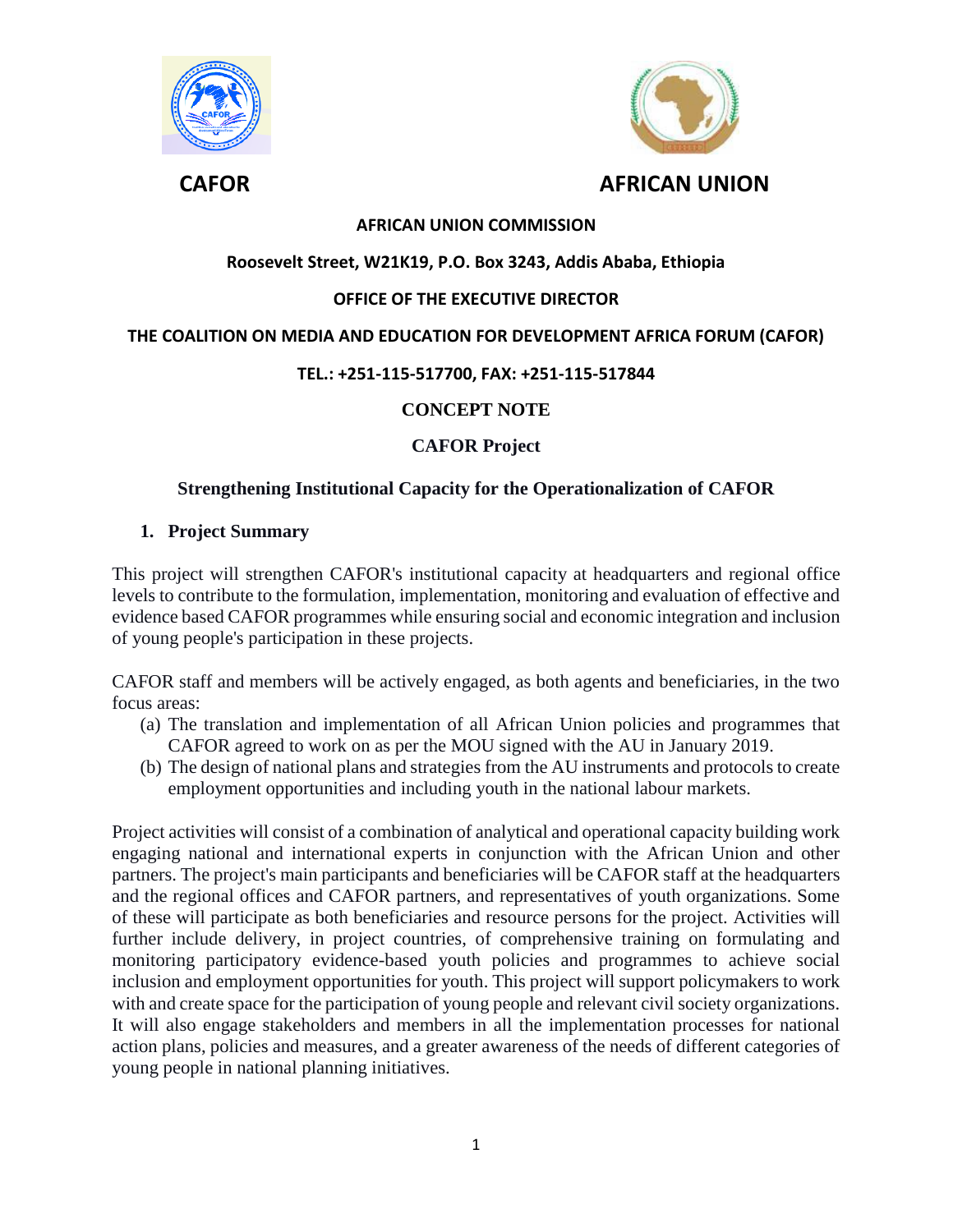To realize the vision of the African Union Continental Agendas and Agenda 2030 of ensuring inclusive development, member states of the African Union countries will also need to provide more inclusive, accountable, and participatory policy-making and public service delivery. This issue requires, among other things, organizing government and related institutions engaged in the implementation of the various policy agendas and making them practical, inclusive, and accountable. It also calls for strengthening public servants' capacity to implement these agendas by developing new skills, attitudes, and behaviours through new ways of working together across organizational boundaries. Upon completion, the project will incorporate national programmes for CAFOR staff, partners, and young people into the regional and country-level CAFOR plans and programmes in the project countries.

#### **2. Problem Relevance:**

Education is at the centre of the development agenda, especially in ensuring the SDGs' achievement and the African Union's Agenda 2063 and other policy agendas related to education and development in Africa. There is, therefore, the need for CAFOR to focus on capacity issues. Social and human capitals are two critical components of organizations, and these might be crucial to the success of the actions they accomplish. Capacity issues are all-encompassing in the education sector. They positively contribute to better health, better climate protection, improved economic growth, better governance and management systems, and other improvements in people's lives. Education brings together the interests and activities of a wide range of stakeholders, including leaders, communities, civil society advocacy groups, the media, donors, cooperating partners, learning institutions and learners. However, due to limited capacity, the link between education and other developmental goals is often not well communicated and not clearly understood by many. Also, although making up the lion's share of national budgets, education is not sufficiently prioritized. Therefore, many education systems continue to suffer several challenges: a shortage of human resources (qualified and motivated teachers), teaching and learning materials, inadequate infrastructures such as classrooms, harmful cultural practices, emergencies, and conflict situations. Most of these challenges require adequate political will, financing, and capacity to implement the programmes.

CAFOR already has a team of experts numbering more than 50 individuals and relies a great deal on external experts and its networks of more than 1,600 journalists, communicators, and advocates in the field to implement activities. CAFOR draws on the expertise of various areas related to its work: ministries of education, agriculture, employment, gender and women's affairs, youth, economy and finance through their communication or information units. Also, media specialized in learning and development reporting, communication researchers and trainers, education specialists, and development organizations engaged in areas of concern for youth and development. There are many issues that CAFOR will be thinking about as it evolves. These include better research, mapping out institutions and organizations that offer lifelong learning and training, sharing information, mobilizing supporters, informing the public, advocate on youth issues for the economic and social development of the African continent, raise funds, coordinate with more vital forces, and gain leadership. CAFOR seeks an energetic African professional corps that would support programmes within member states of the African Union.

## **3. Call to Action:**

Capacity Building and Institutional Strengthening are integral parts of the technical support that CAFOR needs to provide to individuals, organizations, and institutions to implement its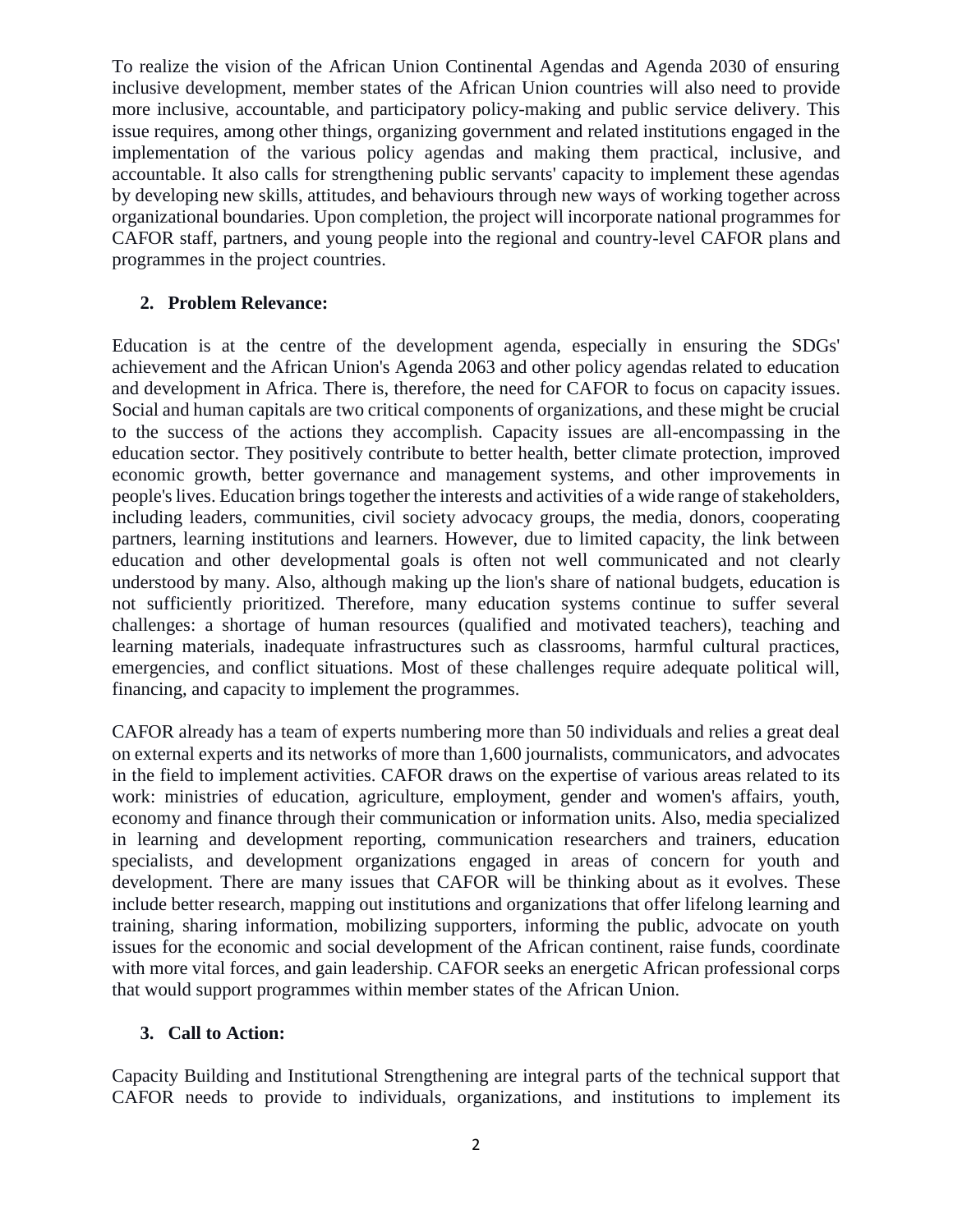programmes across the African continent. At an individual level, CAFOR must support services that build knowledge and skills, influence attitudes, and positively influence the participants' working practices.

At an institutional level, and beginning with CAFOR itself, the organization would engage the client in refocusing and streamlining the structure, processes, management resources, and abilities of their partner organization to better perform the assigned tasks. A fundamental and challenging aspect of this process is ensuring that the improvements made are absorbed and sustainable beyond the intervention's life. In this respect, many of the problems we encounter can be linked directly to a lack of sufficient revenue generation, which negatively impacts the institution's entire structure and activities. Therefore, if we are to make changes sustainable, we will build the link between revenue and sustainability. Thus, CAFOR will emphasize working with clients to seek new ways to generate income as part of our capacity-building services. Given the complex nature of institutional change-management, we will deliver much of CAFOR's efforts through longer-term formal and on-the-job training, coaching, consultative workshops, and information-sharing seminars.

## **(a) Main Capacity Building Issues:**

Since doing business as usual will no longer be the norm, CAFOR will need to adapt and change to move towards healthier and deeper alliances that involve all actors. Increasingly these agencies are focusing on how institutions and organizations can contribute to promoting sustainable development and economic competitiveness in both rural and urban areas of member states of the African Union that have received less attention from authorities. For this reason, sound institutional and organizational analysis is critical to the design, implementation, and sustainability of CAFOR projects.

Recognizing the need to improve its analysis and development of in-country partner institutions and organizations, CAFOR will embark on a process to enhance its competencies, mainly with external support. CAFOR will work with its key partners and members to develop and adopt a framework for institutional and organizational analysis and development, with certain principal concepts in mind that would cover certain functional aspects of institutional and corporate research and development: (1) understanding and giving meaning to our lives, (2) control over individual behaviour and organizational culture, (3) action that is taken, and (4) associations made between individuals and organizations. In this respect, CAFOR will, as part of its capacity-building initiatives, embark on the following:

- Building relations (at all levels) with other organizations that could be involved in coimplementation and partnership-building with the private sector in delivering private goods.
- Proper assessment of non-state, in-country partners' potential to collaborate with CAFOR programmes and influence existing power relationships and imbalances.
- Analysis of informal rules and organizations and their implications for project delivery.
- Coordination of activities aimed at institutional and organizational development with other similar initiatives outside of CAFOR.
- Ensuring a strong capacity of service providers supporting institutional and organizational development.
- Promoting broader institutional and organizational change and the scaling up of institutional and organizational innovations through policy dialogue.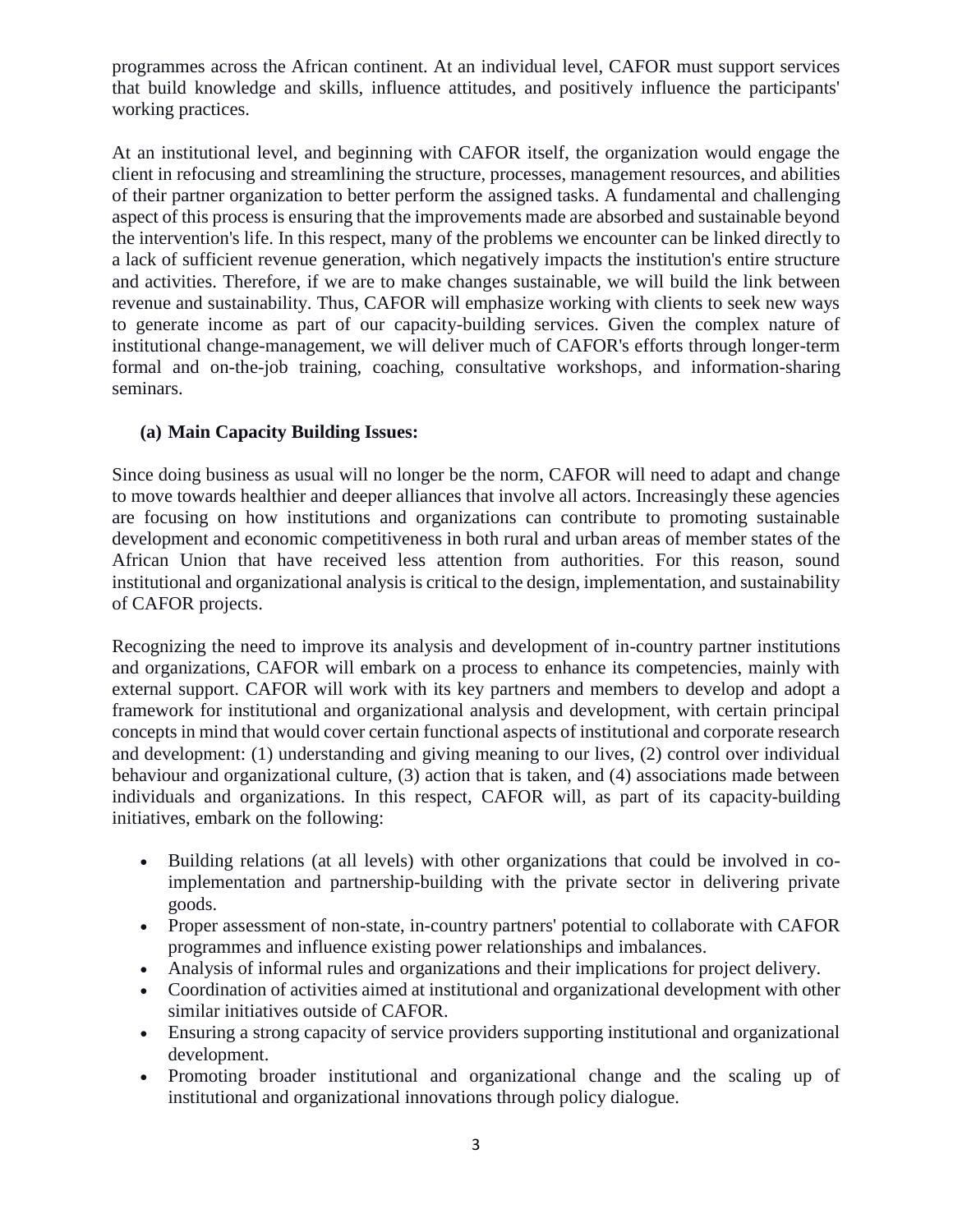Establish mechanisms of engaging with the target group and allow for more flexibility during implementation to cater to the diversity of needs.

## **(b) Implementation Issues:**

- CAFOR's Strategic Plan contains analyses of strengths, weaknesses, opportunities, and threats (SWOT). These should be used to define project delivery mechanisms or establish which procedures, rules and competencies CAFOR will require to perform the functions it assigns itself.
- CAFOR should also adequately define its strategies for achieving desired capabilities. This action identifies indicators and benchmarks to monitor individuals and organizations' progress as CAFOR works with them to acquire new abilities.
- Although support to CAFOR's operational and organizational development is mainly aimed at enhancing individual capacity, CAFOR will, to a limited extent, be flexible in its activities related to changing administrative systems as it works internally with the African Union Commission (e.g. financial and procurement procedure, policy/rules of extension systems, internal/external coordination/ communication systems). Often the costs and delivery of capacity-building activities are scattered over several project components.
- CAFOR will develop a better understanding of how developing individual capacity contributes to achieving institutional and organizational change.
- CAFOR will equate capacity-building with training and make us understand it as a more complex set of institutional and organizational development tools.
- CAFOR will ensure that its capacity development activities incorporate a mix of supplyand demand-driven mechanisms.
- CAFOR will also ensure that support for capacity-building is project-specific, which rarely considers other in-country capacity development initiatives implemented by development partners that may support service delivery in the public and private sectors.
- CAFOR will also find ways to address specific contexts and not merely apply overarching methodologies.

# **(c) Sponsorship and Funding:**

CAFOR is seeking sponsorship from partners and multilateral and bilateral agencies, and the private sector to support the management, implementation and monitoring and evaluation of this project in the following ways:

|        |                                               |           | <b>Period</b> | <b>Personnel</b><br><b>Deployed</b><br>in $5$ |                    |
|--------|-----------------------------------------------|-----------|---------------|-----------------------------------------------|--------------------|
| S. No. | <b>SUMMARY BUDGET</b>                         | Per Annum | (Yrs)         | regions                                       | <b>Total (USD)</b> |
|        | <b>STAFF COSTS</b>                            |           |               |                                               |                    |
|        | Internal Staff Costs- Full Time Staff (2)     |           |               |                                               |                    |
|        | % of total salary costs) for 5 regions        | 68636.63  |               | 4                                             | 343183             |
|        | Field Based Experts Costs - Project           |           |               |                                               |                    |
|        | Period & Work (taking 2 experts in            |           |               |                                               |                    |
|        | each region)                                  | 15000.00  |               | 10                                            | 150000             |
| 2      | <b>PROJECT IMPLEMENTATION</b><br><b>COSTS</b> |           |               |                                               |                    |
|        | Capacity building workshops &                 |           |               |                                               |                    |
|        | Programmes                                    | 25000     |               |                                               | 25000              |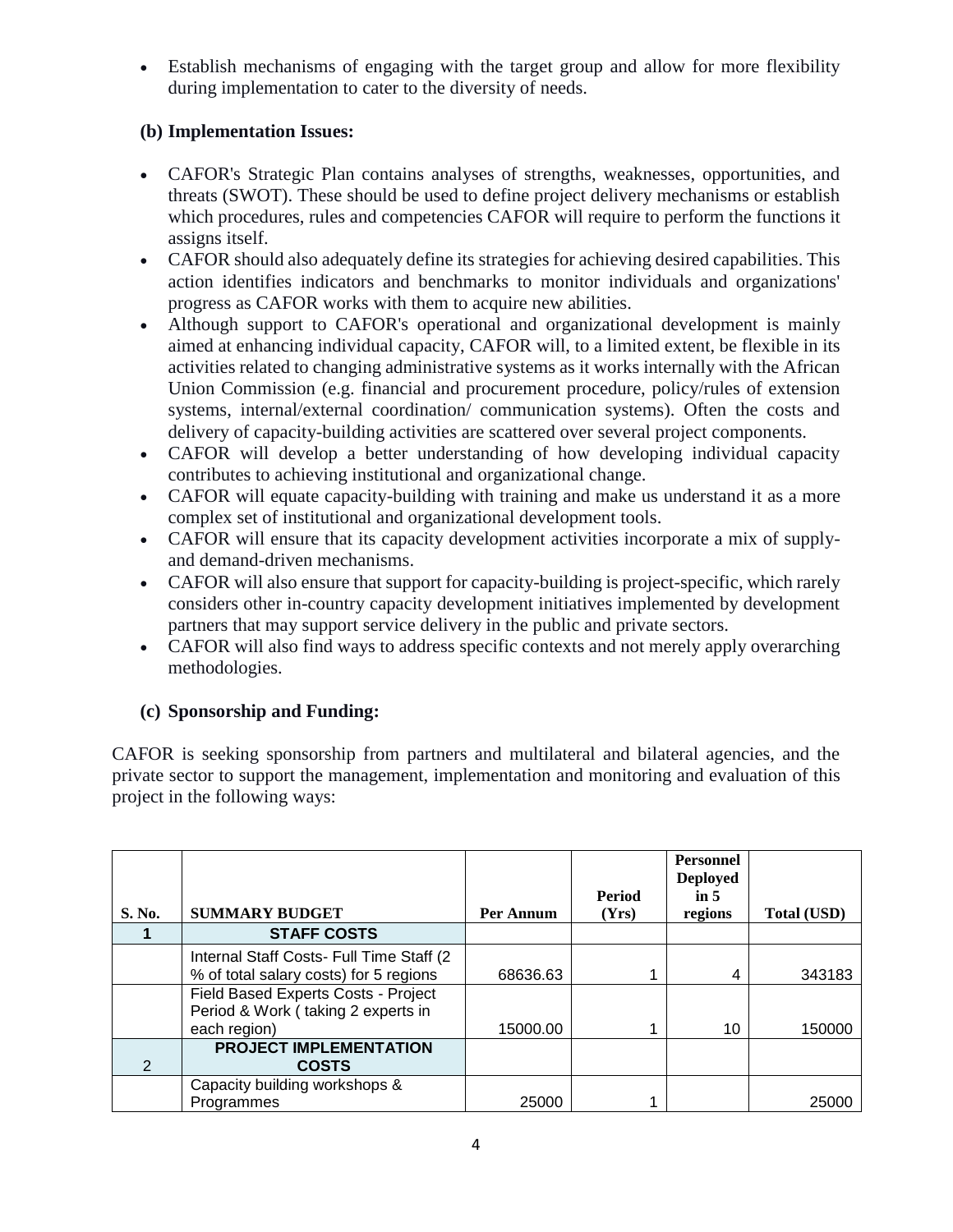|                | Provision of technical support                                           | 30000 | 1 |    | 30000       |
|----------------|--------------------------------------------------------------------------|-------|---|----|-------------|
|                | Organizational analysis &                                                |       |   |    |             |
|                | Organization development activities                                      | 20000 | 1 |    | 20000       |
|                | Developing project delivery                                              |       |   |    |             |
|                | mechanisms<br>Developing policy making                                   | 20000 | 1 |    | 20000       |
|                | mechanisms                                                               | 25000 | 1 |    | 25000       |
|                | Developing public service delivery                                       |       |   |    |             |
|                | systems                                                                  | 25000 | 1 |    | 25000       |
| 3              | <b>Other Costs</b>                                                       |       |   |    |             |
|                | <b>Communication Costs- Monthly Mobile</b>                               |       |   |    |             |
|                | Top-Ups, Printouts, Stationery,<br>Shipping, Postage, etc (per annum per |       |   |    |             |
|                | person)                                                                  | 3000  | 1 | 20 | 60000       |
|                | Monitoring , Evaluation Costs & IT                                       |       |   |    |             |
|                | Costs in 5 regional offices                                              | 4000  | 1 | 5  | 20000       |
|                | Associated Costs (Supplies,                                              |       |   |    |             |
|                | Equipment Costs, etc)                                                    | 50000 | 1 | 5  | 250000      |
|                | Operational Costs - Office Set-up                                        |       |   |    |             |
|                | Costs, Office Equipment, Etc                                             | 40000 | 1 | 5  | 200000      |
| 4              | <b>TRAVEL&amp; TRANSPORTATION</b><br><b>COSTS</b>                        |       |   |    |             |
|                | <b>Travel Insurance</b>                                                  | 1350  | 1 | 20 | 27000       |
|                | Per Diems per day for internal staff                                     | 260   | 1 | 4  | 1040        |
|                | Per Diems per day for international                                      |       |   |    |             |
|                | staff                                                                    | 200   | 1 | 20 | 4000        |
|                | Local Travel Costs per month                                             | 1000  | 1 | 20 | 20000       |
|                | <b>International Travel Costs</b>                                        | 600   | 1 | 16 | 9600        |
| 5              | <b>TOTAL AMOUNT</b>                                                      |       |   |    | 1229823     |
| 6              | <b>MISCELLANEOUS EXPENDITURE</b>                                         |       |   |    |             |
|                | Calculated at 15% of TOTAL Amount                                        |       |   |    | 184473.4725 |
| $\overline{7}$ | <b>GRAND TOTAL</b>                                                       |       |   |    | 1,414,297   |

Sponsors may expect recognition in a few ways:

- Sponsors may be included in a roll of honour, hosted on the CAFOR website [www.cafor.org,](http://www.cafor.org/) with the African Union's recognition.
- Sponsors will be recognized in presentations at conferences and meetings as having supported education in Africa.
- Should a sponsor wish to remain anonymous, this will be respected by CAFOR.

## **4. Conclusion:**

CAFOR defines capacity by the existence of resources, networks, leadership, and group process skills. It is a cyclical concept related to the development of human, organizational, institutional and social capital. It is necessary to take stock of the institutional and organizational landscape and cultivate ownership of project design and implementation processes early. Appropriate tools are required to do so. It is also essential to acquire an in-depth understanding of institutional and organizational development. Equally, a well-informed approach is needed to formulate strategies, implementation arrangements and flexible methods for achieving desired results.